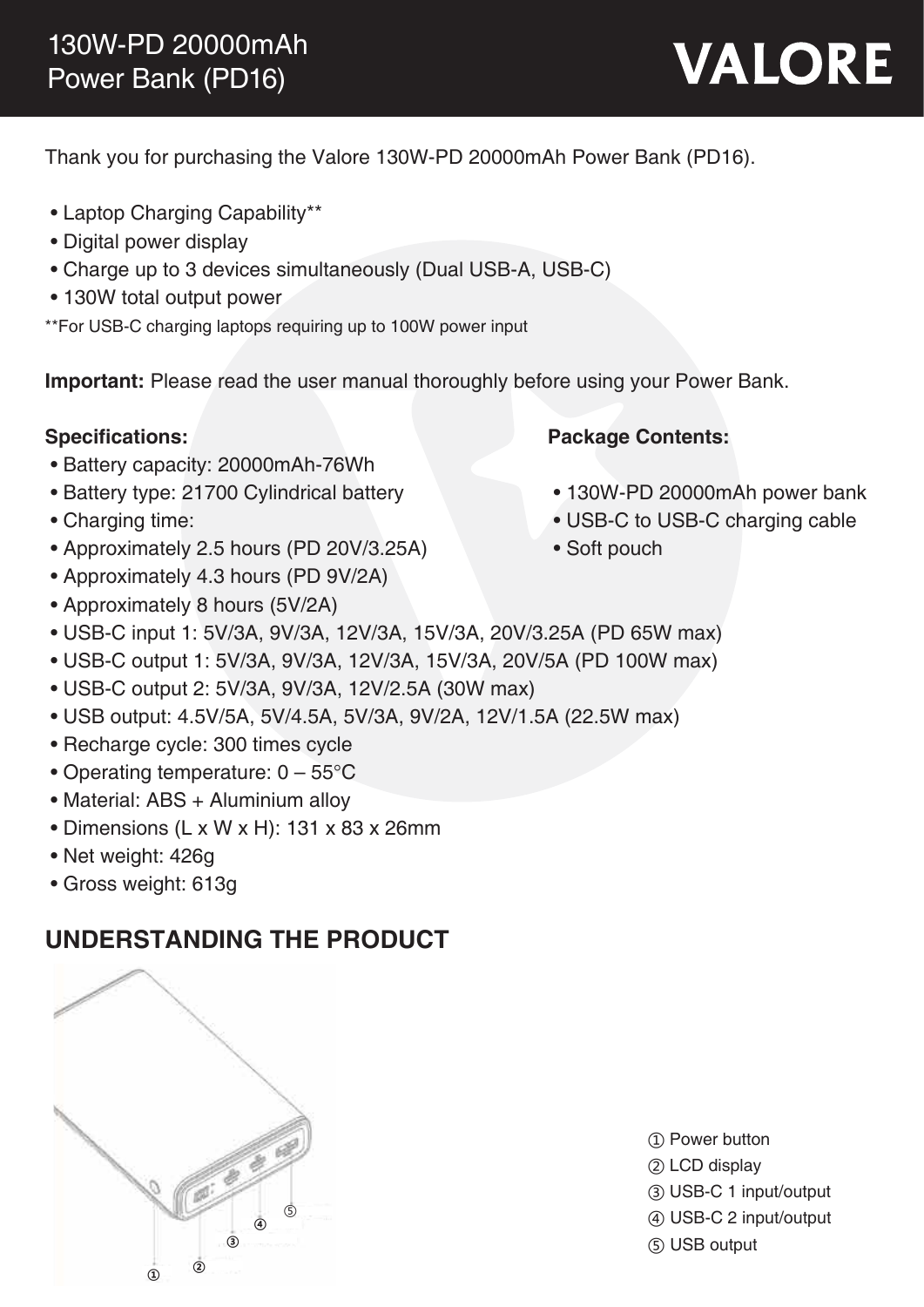# **START USING THE 2000MAH PD POWER BANK**

## **1) Power Indicators**

The indicators show the remaining power of the power bank



The LCD display will go from 100% to 0%. When it's around 0%, it means that the power is low, please recharge with cable provided.

Note: Fully charge the power bank for at least 14-16 hours before first use. This is to maximise the battery performance and prolonging the life of lithium ion batteries. Recharge your power bank once every three months when not in use or seldom used.

#### **2) Charging of devices**

Connect your power bank to your mobile device's charging port using a 8-pin, Micro USB, USB-C cable.

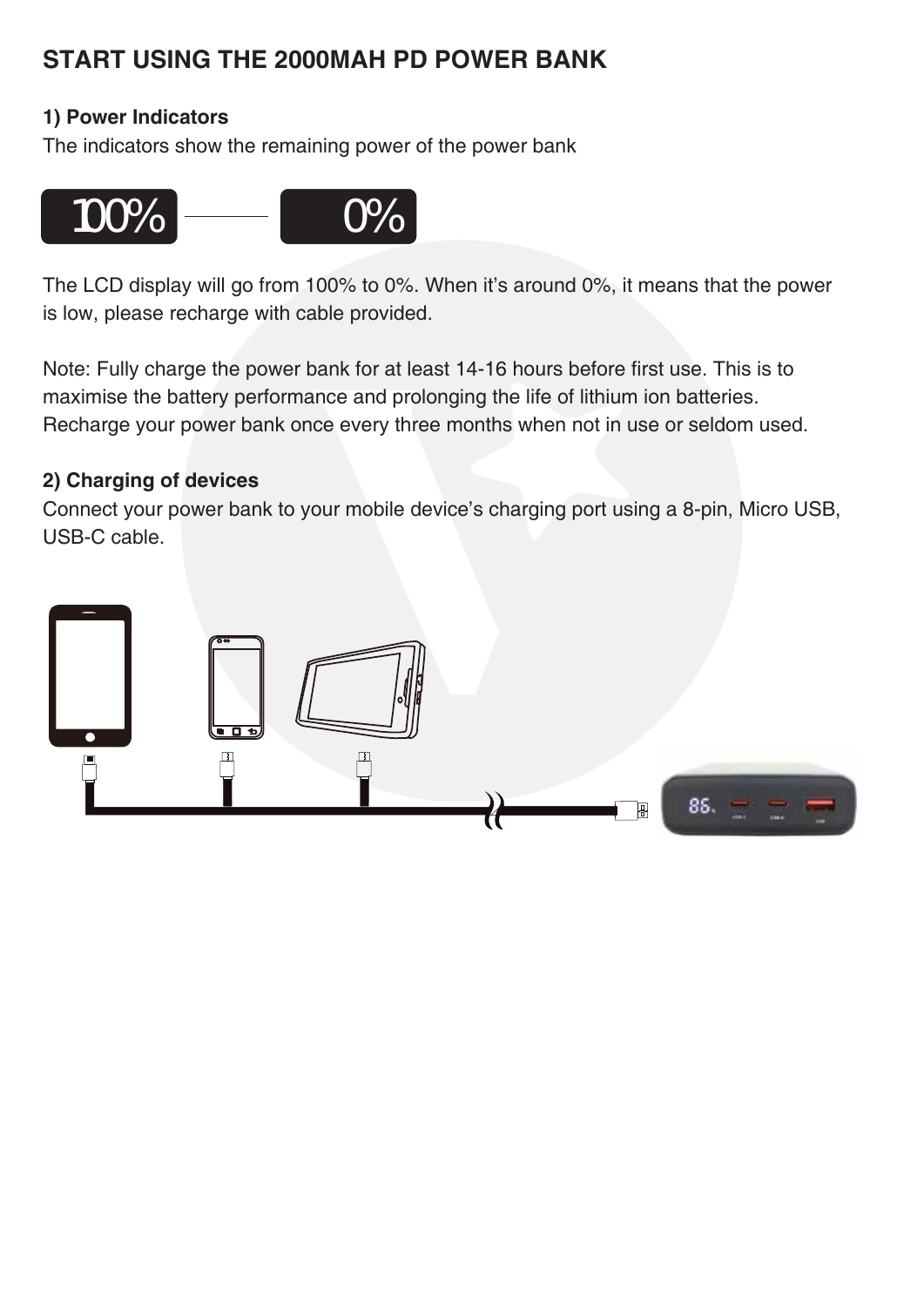## **TROUBLESHOOTING**

**Issue 1:**

Power bank is unable to charge your mobile device **Problem 1:** Power bank battery is flat **Solution:** Fully charge the power bank and resume charging your mobile device.

#### **Issue 2:**

Power bank drains off quickly **Problem:** Running multiple applications on your mobile device **Solution:** Turn off all running applications on the mobile device and leave it to charge till full. Extra consumption of energy would be due to heat produced during the charging of your mobile device.

#### **Issue 3:**

Unable to charge (power indicator is not flashing) **Problem 1:** The voltage of the power adapter is too low. **Solution:** Use 5V supply with at least 800mAh for charging.

**Problem 2:** Faulty cable

**Solution:** Check the cable to ensure that it is well connected or replace damaged cables.